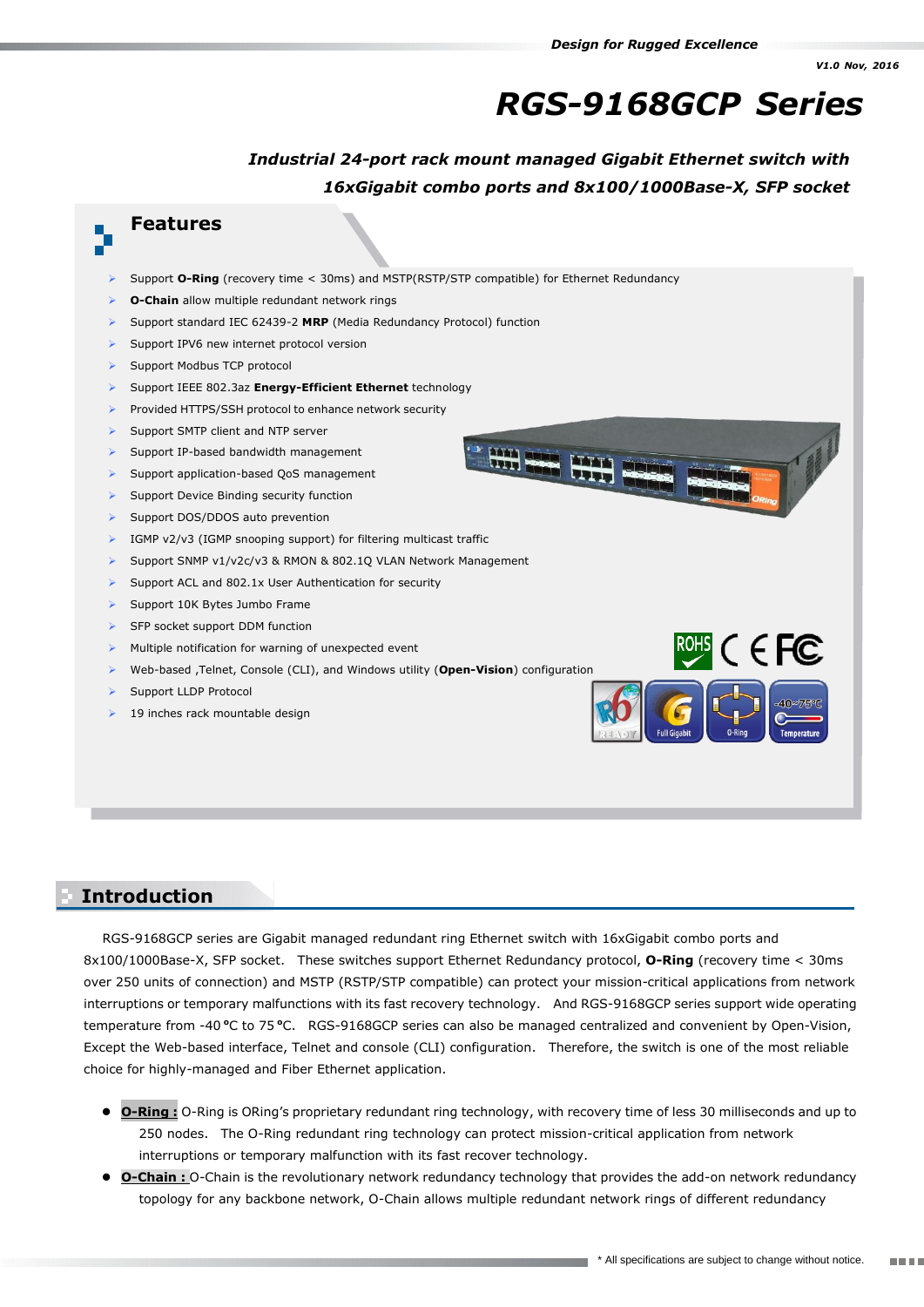protocols to join and function together as a larger and more robust compound network topology. O-Chain providing ease-of-use while maximizing fault-recovery swiftness, flexibility, compatibility, and cost-effectiveness in one set of network redundancy topology.

- **MRP : Media Redundancy Protocol** (**MRP**) is a data network protocol standardized by the IEC 62439-2. It allows rings of Ethernet switches to overcome any single failure with recovery time much faster than achievable with Spanning Tree Protocol.
- **IP-based Bandwidth Management :** The switch provide advanced IP-based bandwidth management which can limit the maximum bandwidth for each IP device. User can configure IP camera and NVR with more bandwidth and limit other device bandwidth.
- **Application-Based QoS :** The switch also support application-based QoS. Application-based QoS can set highest priority for data stream according to TCP/UDP port number.
- **Device Binding Function :** ORing special Device Binding function can only permit allowed IP address with MAC address to access the network. Hacker cannot access the IP surveillance network without permission. It can avoid hacker from stealing video privacy data and attacking IP camera, NVR and controllers.
- **Advanced DOS/DDOS Auto Prevention :** The switch also provided advanced DOS/DDOS auto prevention. If there is any IP flow become big in short time, the switch will lock the source IP address for certain time to prevent the attack. It's hardware based prevention so it can prevent DOS/DDOS attack immediately and completely.
- **Modbus TCP :** This is a Modbus variant used for communications over TCP/IP networks.
- **IEEE 802.3az Energy-Efficient Ethernet :** This is a set of enhancements to the twisted-pair and backplane Ethernet family of networking standards that will allow for less power consumption during periods of low data activity. The intention was to reduce power consumption by 50% or more.



*Network connection*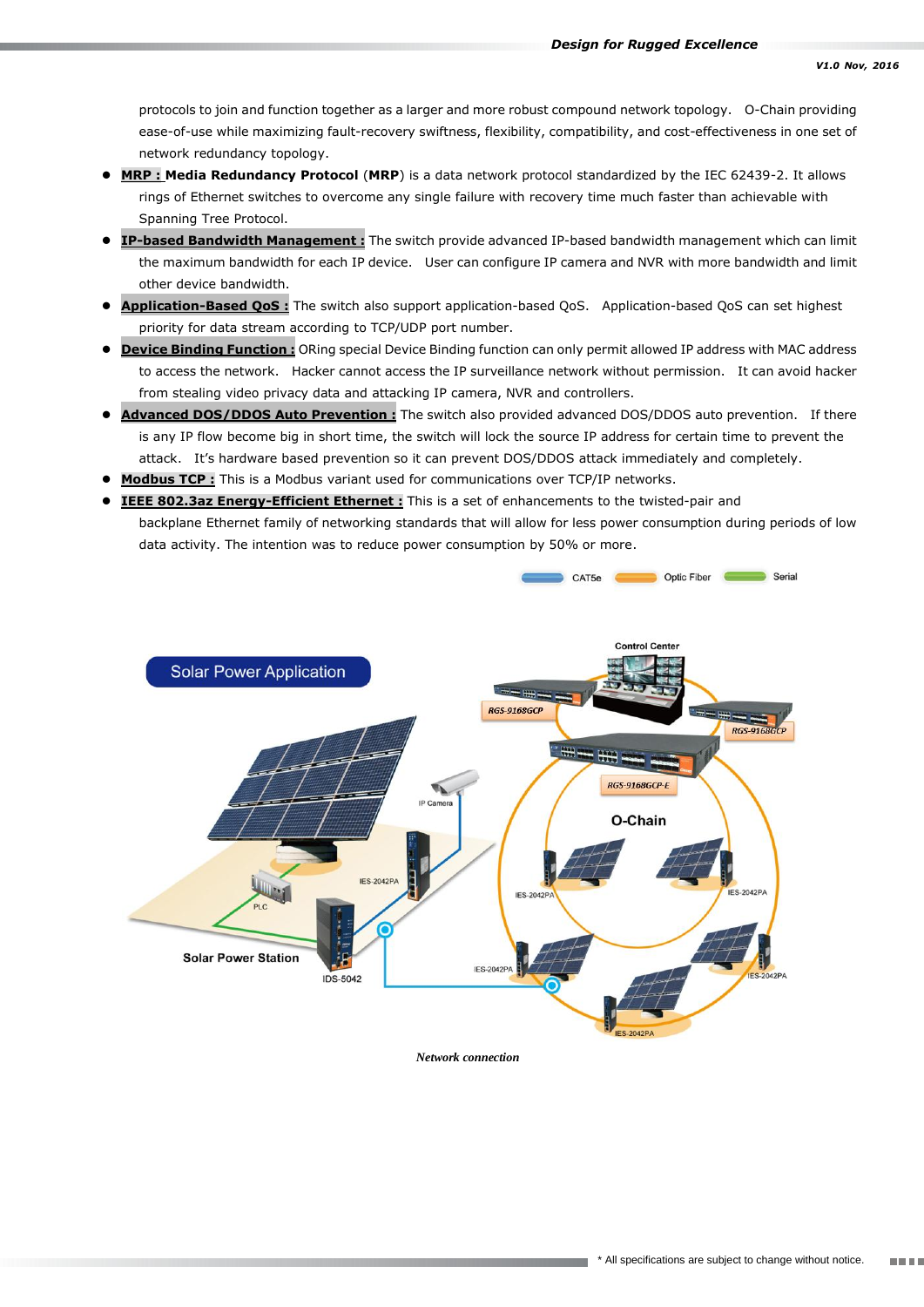### **Open-Vision**

ORing's switches are intelligent switches. Different from other traditional redundant switches, ORing provides a set of **Specifications**

Windows utility (Open-Vision) for user to manage and monitor all of industrial Ethernet switches on the industrial network.



*Commander*





*Topology View*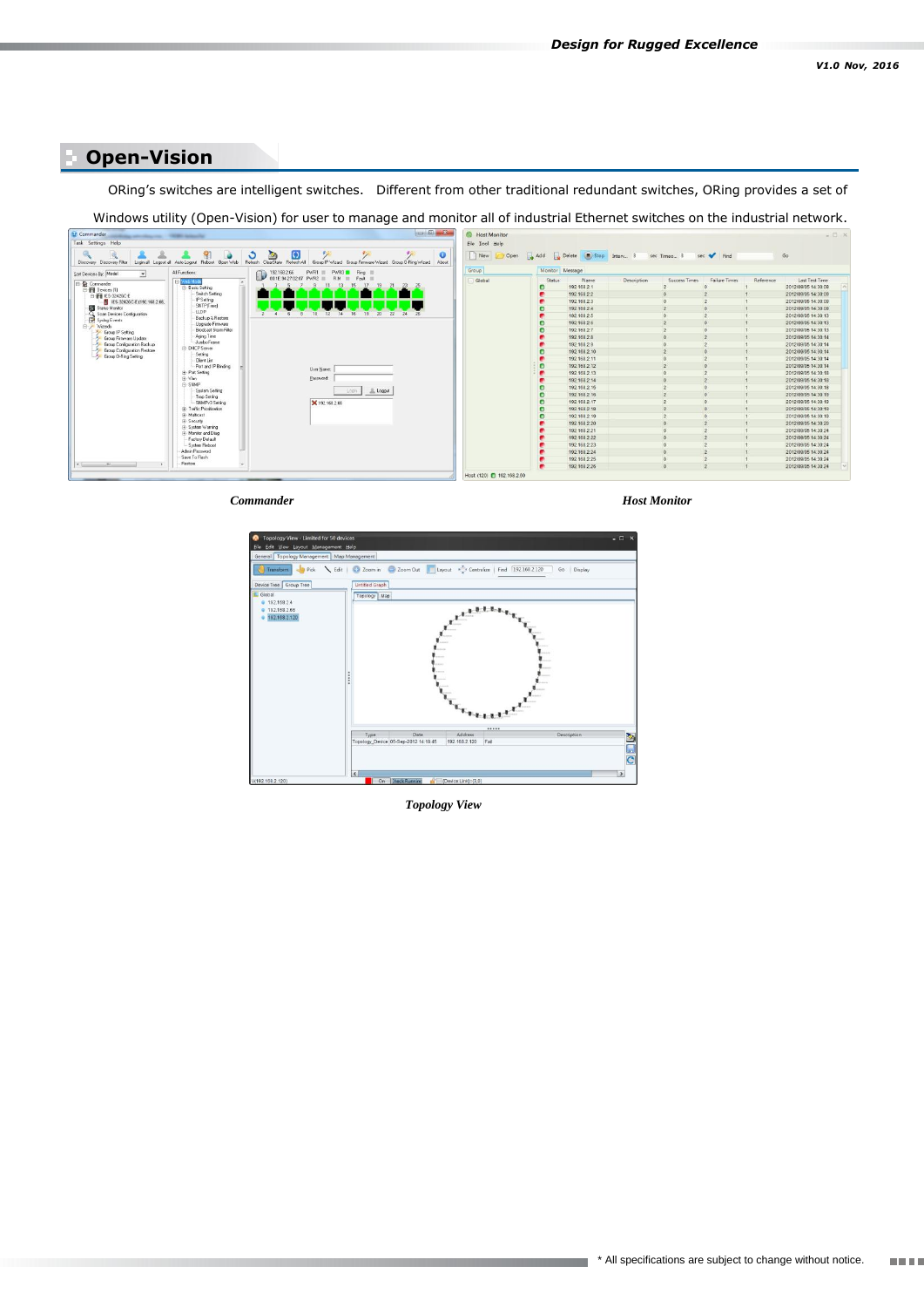## **Dimension**

# Unit  $=mm$

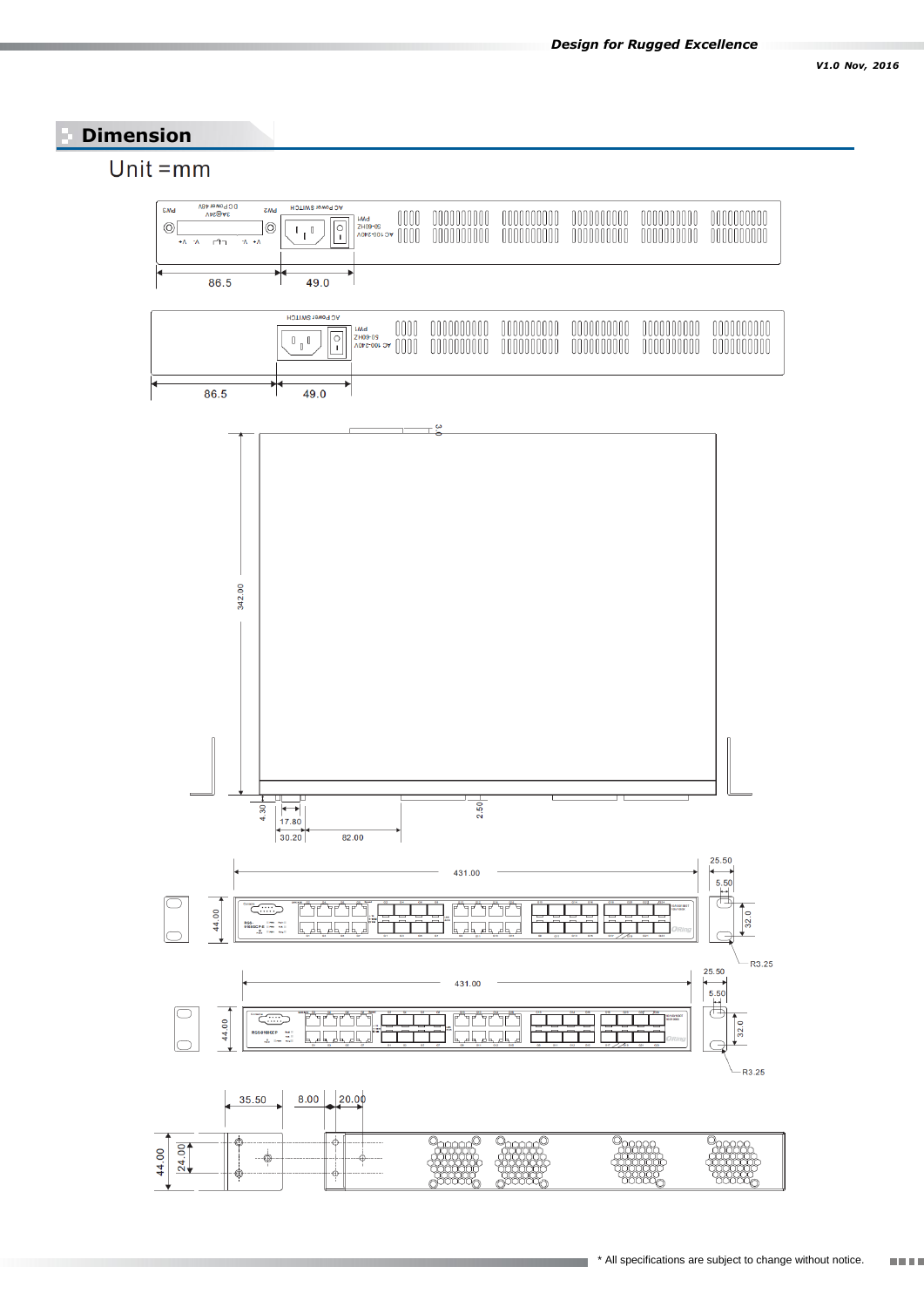# **Specifications**

| <b>ORing Switch Model</b>                                         | <b>RGS-9168GCP</b>                                                                                     | <b>RGS-9168GCP-E</b> |  |
|-------------------------------------------------------------------|--------------------------------------------------------------------------------------------------------|----------------------|--|
| <b>Physical Ports</b>                                             |                                                                                                        |                      |  |
| Gigabit Combo port with                                           |                                                                                                        |                      |  |
| 10/100/1000Base-T(X) and                                          | 16                                                                                                     |                      |  |
| 100/1000Base-X SFP ports                                          |                                                                                                        |                      |  |
| 100/1000Base-X with SFP port                                      |                                                                                                        | 8                    |  |
|                                                                   |                                                                                                        |                      |  |
| <b>Technology</b>                                                 |                                                                                                        |                      |  |
|                                                                   | IEEE 802.3 for 10Base-T                                                                                |                      |  |
|                                                                   | IEEE 802.3u for 100Base-TX<br>IEEE 802.3ab for 1000Base-T                                              |                      |  |
|                                                                   | IEEE 802.z for 1000Base-X                                                                              |                      |  |
|                                                                   | IEEE 802.3x for Flow control                                                                           |                      |  |
|                                                                   | IEEE 802.3ad for LACP (Link Aggregation Control Protocol)                                              |                      |  |
| <b>Ethernet Standards</b>                                         | IEEE 802.1p for COS (Class of Service)                                                                 |                      |  |
|                                                                   | IEEE 802.1Q for VLAN Tagging                                                                           |                      |  |
|                                                                   | IEEE 802.1w for RSTP (Rapid Spanning Tree Protocol)                                                    |                      |  |
|                                                                   | IEEE 802.1s for MSTP (Multiple Spanning Tree Protocol)                                                 |                      |  |
|                                                                   | IEEE 802.1x for Authentication                                                                         |                      |  |
|                                                                   | IEEE 802.1AB for LLDP (Link Layer Discovery Protocol)                                                  |                      |  |
| <b>MAC Table</b>                                                  | 8k                                                                                                     |                      |  |
| <b>Priority Queues</b>                                            | 8                                                                                                      |                      |  |
| Processing                                                        | Store-and-Forward                                                                                      |                      |  |
|                                                                   | Switching latency: 7 us                                                                                |                      |  |
|                                                                   | Switching bandwidth: 128Gbps                                                                           |                      |  |
| Switch Properties                                                 | Max. Number of Available VLANs: 4095                                                                   |                      |  |
|                                                                   | VLAN ID Range: VID 1 to 4094                                                                           |                      |  |
|                                                                   | IGMP multicast groups: 256 for each VLAN                                                               |                      |  |
|                                                                   | Port rate limiting: User Define                                                                        |                      |  |
| Jumbo frame<br>Up to 10K Bytes<br>Device Binding security feature |                                                                                                        |                      |  |
|                                                                   | Enable/disable ports, MAC based port security                                                          |                      |  |
|                                                                   | Port based network access control (802.1x)                                                             |                      |  |
|                                                                   | Single 802.1x and Multiple 802.1x                                                                      |                      |  |
|                                                                   | MAC-based authentication                                                                               |                      |  |
|                                                                   | MAC address limit                                                                                      |                      |  |
| <b>Security Features</b>                                          | VLAN (802.1Q) to segregate and secure network traffic                                                  |                      |  |
|                                                                   | Radius centralized password management                                                                 |                      |  |
|                                                                   | SNMPv3 encrypted authentication and access security                                                    |                      |  |
|                                                                   | Https / SSH enhance network security                                                                   |                      |  |
|                                                                   | Web and CLI authentication and authorization                                                           |                      |  |
|                                                                   | IP source guard                                                                                        |                      |  |
|                                                                   | IEEE 802.1D Bridge, auto MAC address learning/aging and MAC address (static)                           |                      |  |
|                                                                   | Multiple Registration Protocol (MRP)                                                                   |                      |  |
|                                                                   | MSTP (RSTP/STP compatible)<br>Redundant Ring (O-Ring) with recovery time less than 30ms over 250 units |                      |  |
|                                                                   | TOS/Diffserv supported                                                                                 |                      |  |
|                                                                   | Quality of Service (802.1p) for real-time traffic                                                      |                      |  |
|                                                                   | VLAN (802.1Q) with VLAN tagging                                                                        |                      |  |
| Software Features                                                 | IGMP v2/v3 Snooping                                                                                    |                      |  |
|                                                                   | IP-based bandwidth management                                                                          |                      |  |
|                                                                   | Application-based QoS management                                                                       |                      |  |
|                                                                   | DOS/DDOS auto prevention                                                                               |                      |  |
|                                                                   | Port configuration, status, statistics, monitoring, security                                           |                      |  |
|                                                                   | DHCP Server/Client                                                                                     |                      |  |
|                                                                   | <b>DHCP Relay</b>                                                                                      |                      |  |
|                                                                   | Modbus TCP                                                                                             |                      |  |
|                                                                   | <b>SMTP Client</b>                                                                                     |                      |  |
|                                                                   | NTP server                                                                                             |                      |  |
| O-Ring                                                            |                                                                                                        |                      |  |
| Network Redundancy                                                | O-Chain<br><b>MRP</b>                                                                                  |                      |  |
|                                                                   |                                                                                                        |                      |  |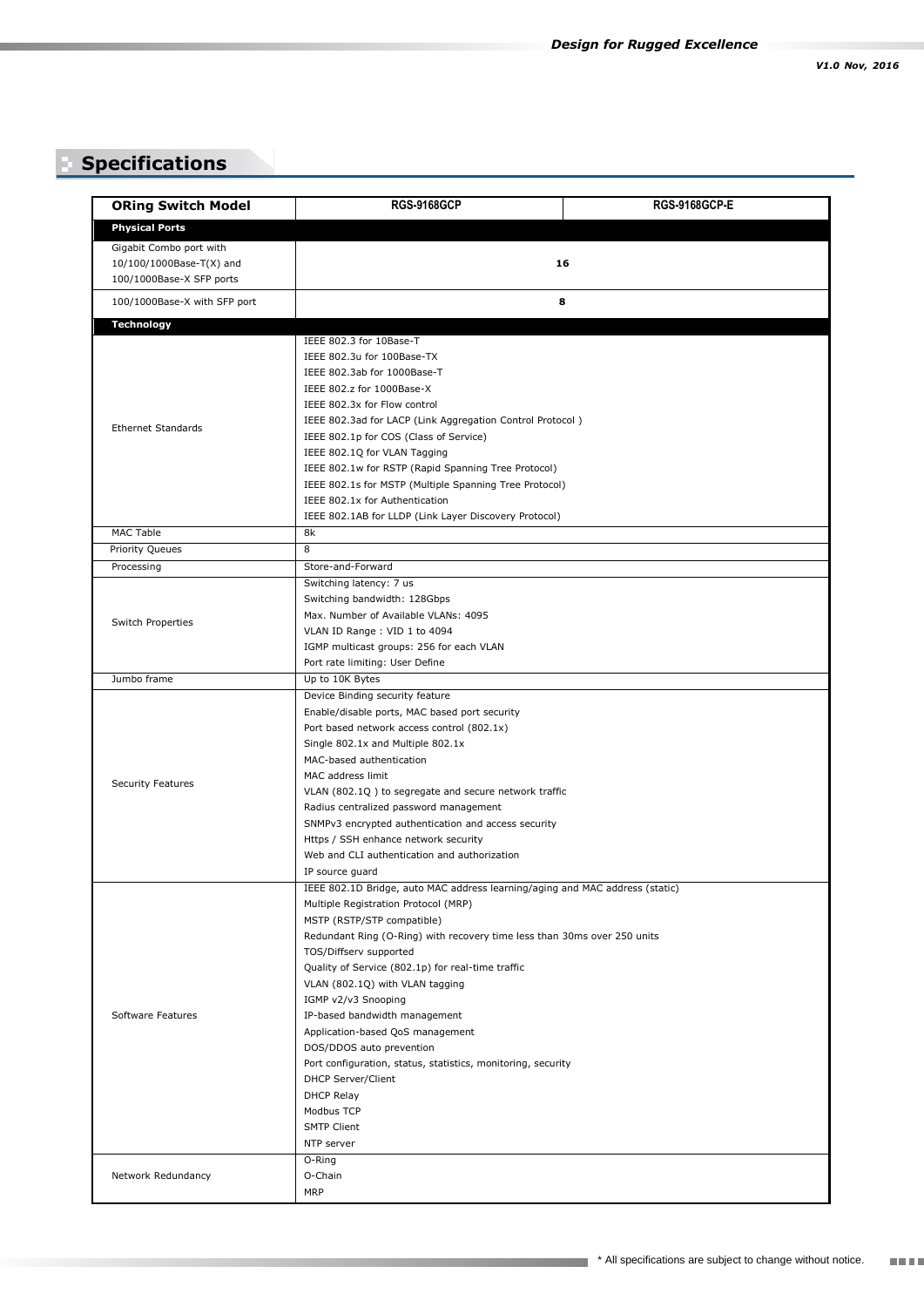|                                                   | MSTP (RSTP/STP compatible)                                                                                                               |                                                                                                 |  |
|---------------------------------------------------|------------------------------------------------------------------------------------------------------------------------------------------|-------------------------------------------------------------------------------------------------|--|
| RS-232 Serial Console Port                        | RS-232 in DB-9 connector with console cable. 115200bps, 8, N, 1                                                                          |                                                                                                 |  |
| <b>LED indicators</b>                             |                                                                                                                                          |                                                                                                 |  |
| Power Indicator (PWR)                             | Green: Power indicator                                                                                                                   | Green LED x 3 : Power-1/2/3 indicator                                                           |  |
| Ring Master Indicator (R.M.)                      | Green: Indicates that the system is operating in O-Ring Master mode                                                                      |                                                                                                 |  |
| O-Ring Indicator (Ring)                           | Green: Indicates that the system operating in O-Ring mode                                                                                |                                                                                                 |  |
|                                                   | Green Blinking: Indicates that the Ring is broken.                                                                                       |                                                                                                 |  |
| Fault Indicator (Fault)                           | Amber : Indicate unexpected event occurred                                                                                               |                                                                                                 |  |
| 10/100/1000Base-T(X)<br>RJ45<br>Port<br>Indicator | Green for Link/Act indicator.<br>Dual color LED for speed indicator $\sim$ Green for 1000Mbps / Amber for 100Mbps / Off-light for 10Mbps |                                                                                                 |  |
| 1000Base-X SFP Port Indicator                     | Green for port Link/Act.                                                                                                                 |                                                                                                 |  |
| <b>Fault contact</b>                              |                                                                                                                                          |                                                                                                 |  |
|                                                   | None                                                                                                                                     |                                                                                                 |  |
| Relay                                             |                                                                                                                                          | Relay output to carry capacity of 1A at 24VDC                                                   |  |
| <b>Power</b>                                      |                                                                                                                                          |                                                                                                 |  |
| Power Input                                       | 100 $\sim$ 240VAC with power socket                                                                                                      | 100 $\sim$ 240VAC with power socket and dual 48VDC (36<br>$\sim$ 72VDC) at 6-pin terminal block |  |
| Power consumption (Typ.)                          | 28.2W                                                                                                                                    | 28.2W                                                                                           |  |
| Overload current protection                       | <b>NOT Present</b>                                                                                                                       | Present with terminal block                                                                     |  |
| Reverse Polarity Protection                       | Present                                                                                                                                  | Present                                                                                         |  |
| <b>Physical Characteristic</b>                    |                                                                                                                                          |                                                                                                 |  |
| Enclosure                                         | 19 inches rack mountable                                                                                                                 |                                                                                                 |  |
| Dimension (W x D x H)                             | 431 (W) x 342 (D) x 44 (H)mm (16.97 x 13.46 x 1.73 inch)                                                                                 |                                                                                                 |  |
| Weight (g)                                        | 4117 g                                                                                                                                   | 4437 g                                                                                          |  |
| <b>Environmental</b>                              |                                                                                                                                          |                                                                                                 |  |
| Storage Temperature                               | -40 to 85°C (-40 to 185°F)                                                                                                               |                                                                                                 |  |
| <b>Operating Temperature</b>                      | -40 to 75°C (-40 to 167°F)                                                                                                               |                                                                                                 |  |
| <b>Operating Humidity</b>                         | 5% to 95% Non-condensing                                                                                                                 |                                                                                                 |  |
| <b>Regulatory approvals</b>                       |                                                                                                                                          |                                                                                                 |  |
| EMI                                               | FCC Part 15, CISPR (EN55022) class A                                                                                                     |                                                                                                 |  |
|                                                   | EN61000-4-2 (ESD)                                                                                                                        |                                                                                                 |  |
|                                                   | EN61000-4-3 (RS),                                                                                                                        |                                                                                                 |  |
|                                                   | EN61000-4-4 (EFT),                                                                                                                       |                                                                                                 |  |
| <b>EMS</b>                                        | EN61000-4-5 (Surge),                                                                                                                     |                                                                                                 |  |
|                                                   | EN61000-4-6 (CS),<br>EN61000-4-8,                                                                                                        |                                                                                                 |  |
|                                                   | EN61000-4-11                                                                                                                             |                                                                                                 |  |
| Shock                                             | IEC60068-2-27                                                                                                                            |                                                                                                 |  |
| Free Fall                                         | IEC60068-2-32                                                                                                                            |                                                                                                 |  |
| Vibration                                         | IEC60068-2-6                                                                                                                             |                                                                                                 |  |
| Safety                                            | EN60950-1                                                                                                                                |                                                                                                 |  |
| Warranty                                          | 5 years                                                                                                                                  |                                                                                                 |  |